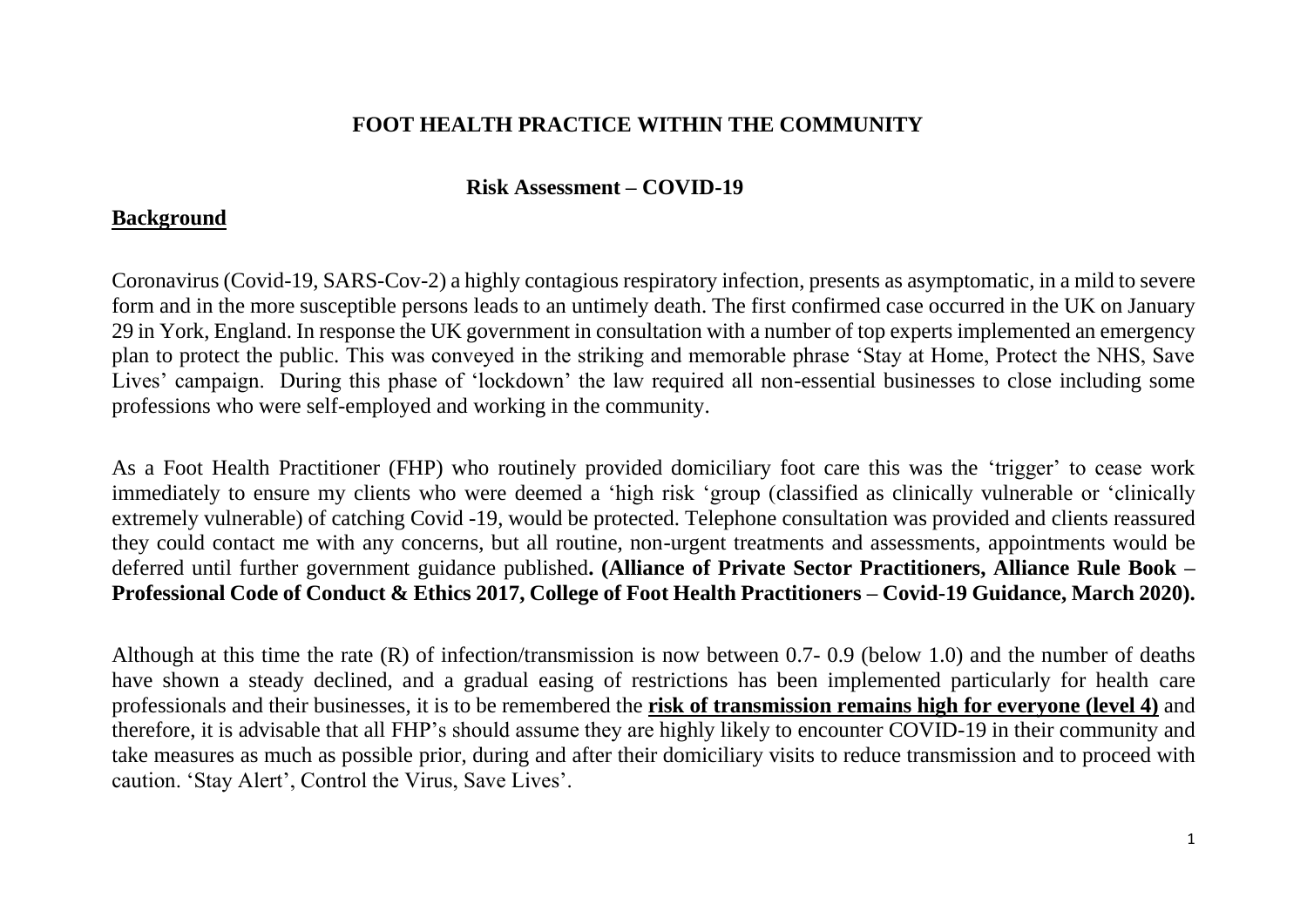During this time, it is equally important to keep up to date with the (R) rate and trend within your own region, and area of daily practice and take heed of any government bulletins. A Track and Trace system is now in operation and local councils are responsible for its full implementation. There may be a 'second wave' of COVID -19 infection as there is concern of a rise in transmission, particularly in certain regions of England. **(Closing certain businesses and venues in England, Gov.uk updated 13 may 2020)**

## **Rationale for return to practice in the community.**

Since the outbreak of Coronavirus (COVID -19) was declared, the South West of England, particularly in Devon the figures have shown the lowest level of transmission rate, although deaths have occurred. The location in which I inhabit is very rural with a few towns and covers the South Hams District, Devon of approximately 85,000 residents. The latest confirmed (COVID-19) cases are 79 with no deaths. The residential and nursing homes I normally visit have had no Covid-19 cases throughout the pandemic. Although telephone consultation has been implemented it is now 11 weeks since clinical practice. Priority will be given to clients who have diabetes, circulatory problems, risk of skin breakdown / ulceration and pain.

### **RISK ASSESSMENT**

Employers and self-employed people are legally required to make an assessment of health and safety risks arising out of their work. The purpose of the assessment is to identify what needs to be done to control health and safety risks. *Regulation 3 of the Management of Health and Safety at Work Regulations 1999*. The regulations also state a person only needs to undertake an assessment of the business has 5 or more employees. **[https://www.hse.gov.uk/risk/assessment.htm.](https://www.hse.gov.uk/risk/assessment.htm)**

However, FHP's are responsible for the health, safety and wellness of their clients and are accountable for their actions / omissions of treatment and care. Completion of a risk assessment will help one to decide if everything has been done that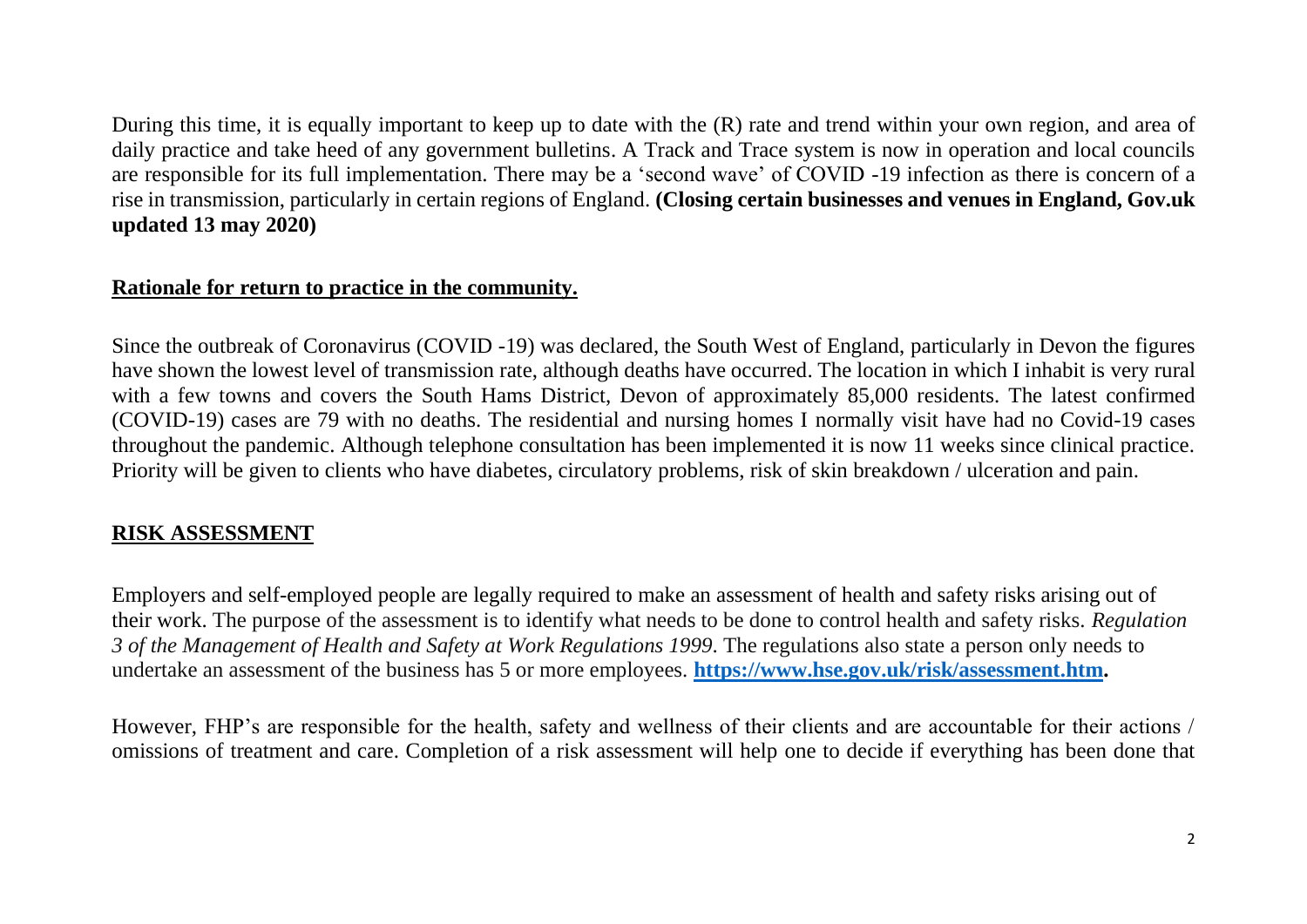needs to be done to keep everyone safe. Careful and thoughtful reasoning and analysis combined with the best evidence available can be demonstrated with the added knowledge it would be useful for insurance purposes in the future.

## **OBJECTIVE**

To undertake a COVID-19 health and safety risk assessment to identify and quantify the extent of risk encountered through activities, processes , materials , equipment and from this information and approved resources implement measures in order to control the risks associated with return to clinical foot health practice within the rural community of South Hams , Kingsbridge , South West Devon, England. United Kingdom**.**

**(Working safely during COVID-19 in other people's homes – Guidance for employers, employees and self -employed, May 2020, Gov. UK). COVID-19 Personal Protective equipment (PPE)- resource for care workers delivering homecare (domiciliary care) during sustained COVID-10 transmission in England. PHE APRIL 2020, Institute of Chiropodists and Podiatrists, Risk Assessment 'Traffic Light System', ICOP, May 2020)**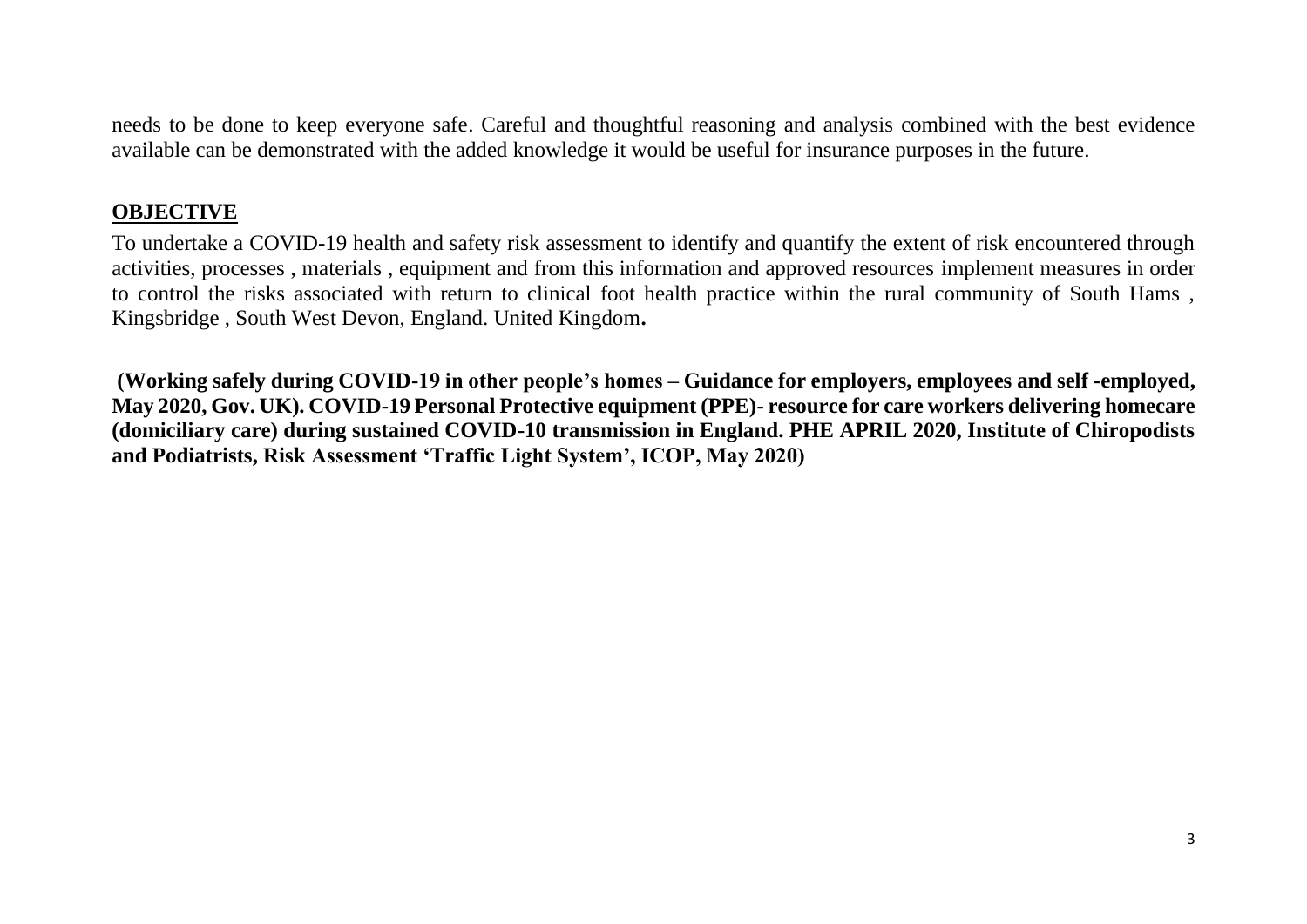### **RISK ASSESSEMENT**

| <b>Assessor</b>                                            |
|------------------------------------------------------------|
| <b>Job Title: Foot Health Practitioner</b>                 |
| <b>MPSP 23484</b>                                          |
| Assessment Date: 30.05.2020                                |
| Review Date: Ongoing- as per government guidance updates   |
| <b>Description of assessment - Coronavirus (COVID -19)</b> |
| Location Details - South Hams District - Community Based   |

| <b>Identified hazards)</b>            | Who may be affected                                                                                                                 | Risk Level before<br>control<br>measures.<br>high<br><b>RED</b><br><b>YELLOW</b><br>moderate<br><b>GREEN</b><br>low | <b>Existing Control Measures</b>                                                                                                                                                                                                                                                                                                                                                                                       | <b>Additional</b><br>Control<br><b>Measures</b> | Risk<br>Final<br>Level<br><b>RED</b><br><b>YELLOW</b><br><b>GREEN</b> |
|---------------------------------------|-------------------------------------------------------------------------------------------------------------------------------------|---------------------------------------------------------------------------------------------------------------------|------------------------------------------------------------------------------------------------------------------------------------------------------------------------------------------------------------------------------------------------------------------------------------------------------------------------------------------------------------------------------------------------------------------------|-------------------------------------------------|-----------------------------------------------------------------------|
| Catching<br>and<br>Spreading COVID-19 | Self, clients,<br>carers<br>and family members<br>health<br>other<br>professional<br>visiting<br>environment<br>home<br>the public. | <b>HIGH</b>                                                                                                         | Telephone consultations <b>prior visit</b> to ensure<br>client has no signs of Covid -19 or have been<br>in contact with anyone other than carer,<br>family member. Enquire if any Covid-19 tests /<br>results. If positive or showing any signs of covid-<br>19. Advise according to government<br>guidelines. DO NOT ATTEND,<br>If practitioner shows any signs of Covid, stop<br>work immediately and self-isolate. |                                                 | <b>GREEN</b><br><b>HIGH</b>                                           |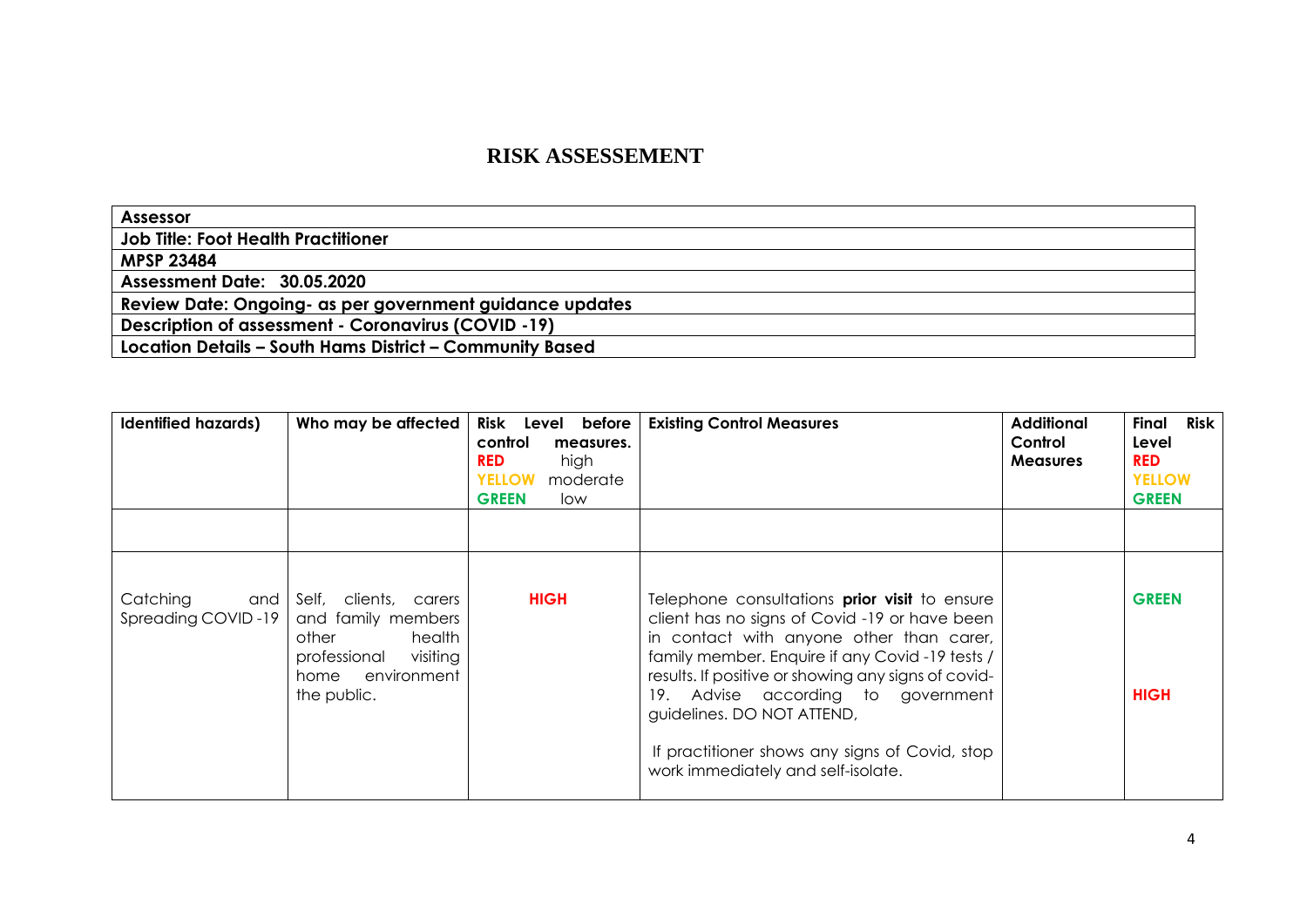| Ensure, client, carer understands what they<br>need to do to maintain their safety and for<br>practitioner.                                                  |                                                                                                                                          |                            |
|--------------------------------------------------------------------------------------------------------------------------------------------------------------|------------------------------------------------------------------------------------------------------------------------------------------|----------------------------|
| Inform practitioner if any changes in health<br>before appointment.                                                                                          |                                                                                                                                          |                            |
| Advise no dogs or animals in planned area<br>of treatment / room and ideally only client<br>present. If others present advise to wear<br>surgical face mask. |                                                                                                                                          |                            |
| Social distancing 2 m on entry to house<br>where ever possible.                                                                                              | Consider<br>delivery<br>of<br>treatment                                                                                                  | <b>MODERATE</b>            |
| Leave doors open - no touching handles etc,<br>clear passage through house.                                                                                  | house<br>e.g.<br>garden,                                                                                                                 |                            |
| Wash hands in soap and water for at least 20<br>secs, dry hands with paper towel on entry<br>immediately and dispose in designated plastic<br>bag.           |                                                                                                                                          | <b>MODERATE</b>            |
| Use hand sanitiser.                                                                                                                                          |                                                                                                                                          |                            |
| Client to wear surgical face mask where<br>practical.                                                                                                        |                                                                                                                                          | <b>MODERATE</b>            |
| Practitioner - use of visor, N95 mask, apron,<br>gloves. Do not touch eyes, face or mouth.                                                                   |                                                                                                                                          |                            |
|                                                                                                                                                              | History update. Medications, current foot<br>problems - decision to treat. Skin breakdown,<br>infection, pain. Record decision to treat. | outside of<br>conservatory |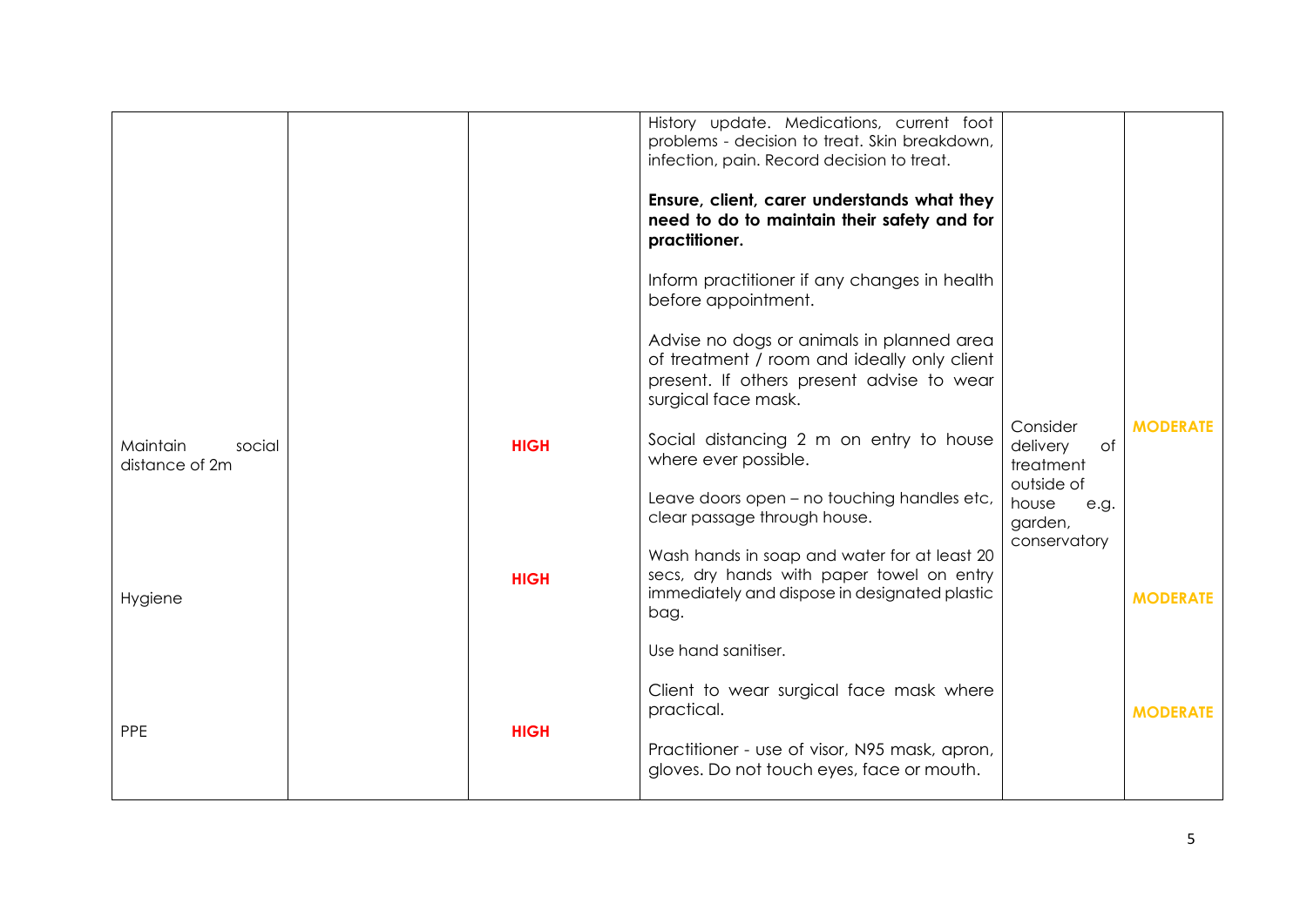|                                                                                                         |                 | Practitioner- Hair up, shave beard<br>if<br>appropriate, no jewellery to be worn<br>(except wedding ring)<br>To 'don' visor and mask prior entry to<br>environment.                                                                                                                                                                       | Consider<br>removal<br>of I<br>wedding ring<br>during<br>sessions. | <b>MODERATE</b> |
|---------------------------------------------------------------------------------------------------------|-----------------|-------------------------------------------------------------------------------------------------------------------------------------------------------------------------------------------------------------------------------------------------------------------------------------------------------------------------------------------|--------------------------------------------------------------------|-----------------|
|                                                                                                         |                 | If at any time sneeze or cough turn away<br>from client. Wash hands for 20 sec and use<br>hand sanitizer before proceeding again.<br>You must not work if these are signs of<br>COVID-19.                                                                                                                                                 |                                                                    |                 |
| <b>Consent to attend for</b><br>treatment and happy<br>to do so following<br>telephone<br>conversation. | <b>HIGH</b>     | Document in records, date and time. This<br>may consist of texts, emails.                                                                                                                                                                                                                                                                 |                                                                    | <b>GREEN</b>    |
| Transport                                                                                               | <b>MODERATE</b> | Stagger appointment times, particularly if<br>other health professional visiting e.g. liaise<br>Use of own car. Insured for business.<br>No other persons or pets in car any time.<br>Maintain good ventilation windows open.<br>Use gloves. Clean visor in car / per product<br>instructions.<br>Mask can be worn in car if not touched. |                                                                    | <b>GREEN</b>    |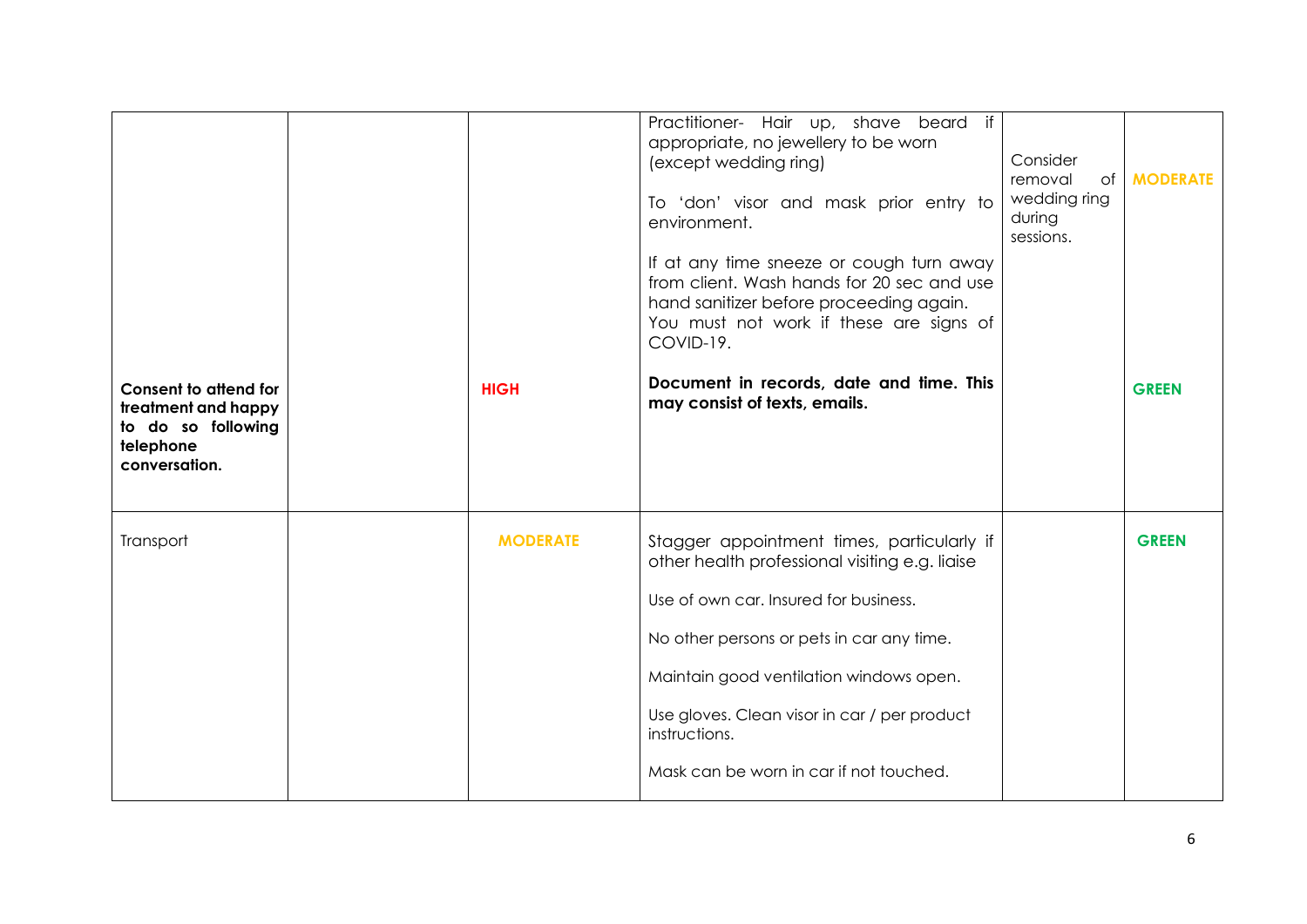|                                           |  |                                            | Clean handles, driving wheel and gear box<br>with approved surface cleanser between visits<br>followed by use of approved hand sanitiser.       |                 |
|-------------------------------------------|--|--------------------------------------------|-------------------------------------------------------------------------------------------------------------------------------------------------|-----------------|
|                                           |  |                                            | Cleanse I phone cover with hand sanitiser<br>after each use.                                                                                    |                 |
|                                           |  |                                            | Use 'Double' plastic bag designated for all<br>waste disposal.                                                                                  |                 |
|                                           |  |                                            | Record-keeping, diary entry date and time<br>notes                                                                                              |                 |
|                                           |  |                                            | Consume food & beverage outside of car on<br>own.                                                                                               | <b>GREEN</b>    |
|                                           |  |                                            | Disinfect hands with approved hand sanitizer.                                                                                                   |                 |
| Client's<br>home<br>environment           |  |                                            | Arrival at location                                                                                                                             | <b>GREEN</b>    |
|                                           |  |                                            | Telephone on arrival – outside house or ensure<br>front door open.                                                                              |                 |
| Spread of COVID-19<br>Cross contamination |  |                                            | 'don' visor and face mask, limit equipment<br>and stock, keep to the minimum., disposable<br>apron and gloves (after hand hygiene<br>completed) | <b>MODERATE</b> |
|                                           |  | Client to wear surgical mask if practical. |                                                                                                                                                 |                 |
|                                           |  |                                            | <b>Consultation, treatment, care</b>                                                                                                            |                 |
|                                           |  |                                            | Limit time in home / garden environment, do<br>the essentials to maintain comfort and prevent<br>further problems where possible.               |                 |
|                                           |  |                                            |                                                                                                                                                 |                 |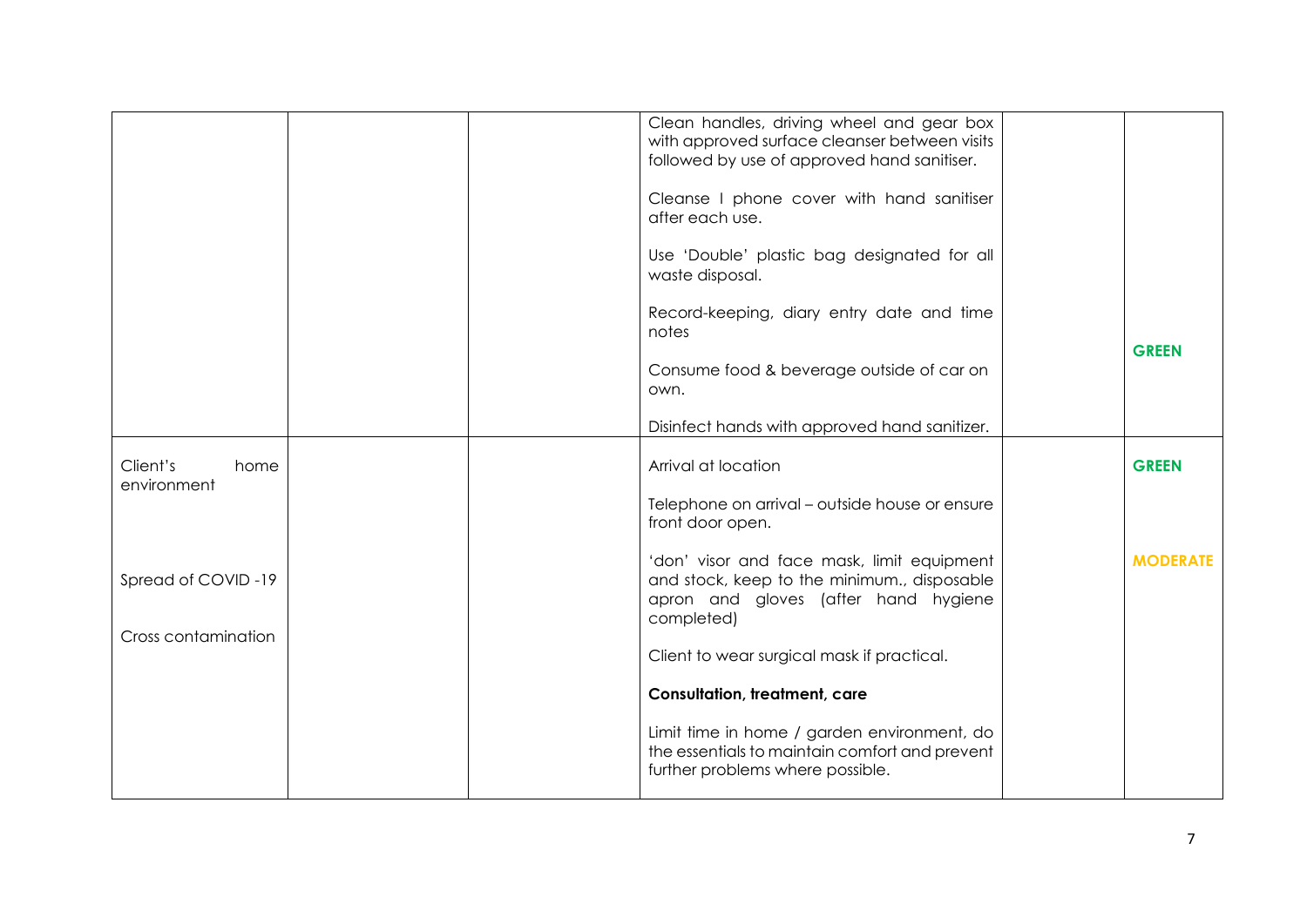|                      |                                                              | Advice and telephone follow up re next<br>appointment at be performed at home.                                               |                                                                  |                 |
|----------------------|--------------------------------------------------------------|------------------------------------------------------------------------------------------------------------------------------|------------------------------------------------------------------|-----------------|
|                      |                                                              | Use pre- packed sterile equipment as usual.                                                                                  |                                                                  |                 |
|                      |                                                              | Use of disposable 'foot' serviettes' instead of<br>towels.                                                                   |                                                                  |                 |
|                      |                                                              | Perform treatment and care as trained/<br>protocols                                                                          |                                                                  |                 |
|                      |                                                              | Adhere to infection control procedures as<br>standard practice/ guidelines.                                                  |                                                                  |                 |
|                      |                                                              | Follow product guidelines e g for visor and N95<br>masks. If damaged or dirty remove and<br>replace between each home visit. |                                                                  | <b>MODERATE</b> |
|                      |                                                              | All PPE to be placed in designated 'double'<br>plastic bag.                                                                  |                                                                  |                 |
|                      |                                                              | Wash hands in soap and water for at least 20<br>secs, dry hands with paper towel before<br>leaving environment.              |                                                                  |                 |
|                      |                                                              | Payment for treatment. Collect cash or<br>cheque with gloves on before washing hands<br>on leaving.                          | Consider<br>investing<br>in<br>electronic<br>payment<br>methods. |                 |
| <b>Emergency CPR</b> | practitioner,<br>Client,<br>other<br>health<br>professionals | Call for help, telephone 999 ambulance.<br>Use client's emergency alarm if available<br>usually found on neck or wrist.      | Familiarise<br>with updated<br>guidelines in<br>line<br>with     | <b>GREEN</b>    |
|                      |                                                              | Wear mask and gloves.                                                                                                        | COVID-19                                                         |                 |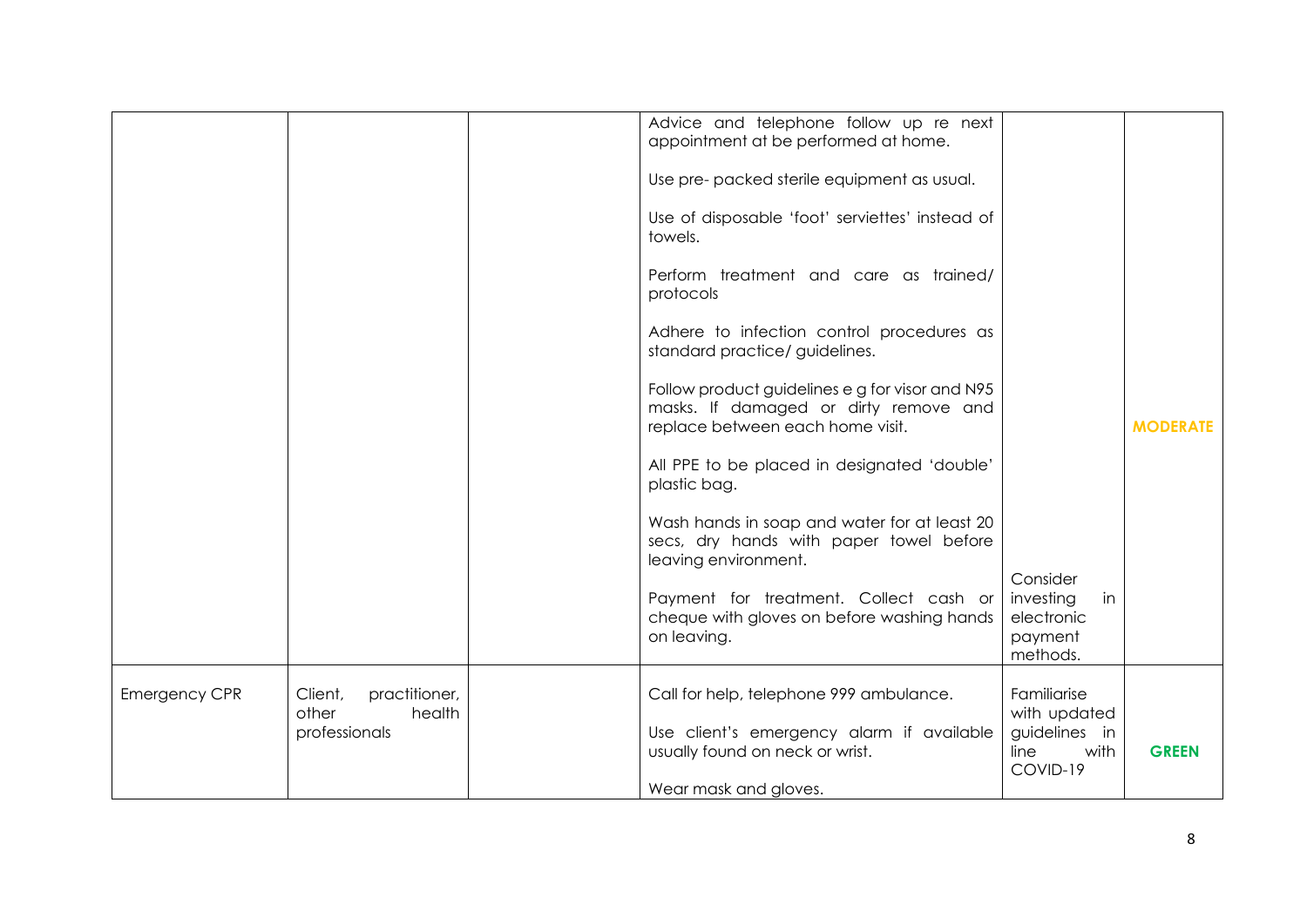|                       |                                                                 |             | Continue with chest compressions and<br>defibrillation.<br>Infection control measures.                                                                                                                                                                                                                                                                                                                                                               | Resources<br>BMJ - talk<br>medicine.<br>PHE |              |
|-----------------------|-----------------------------------------------------------------|-------------|------------------------------------------------------------------------------------------------------------------------------------------------------------------------------------------------------------------------------------------------------------------------------------------------------------------------------------------------------------------------------------------------------------------------------------------------------|---------------------------------------------|--------------|
|                       |                                                                 |             | 25.05.2020                                                                                                                                                                                                                                                                                                                                                                                                                                           | Resuscitation<br>Council UK                 |              |
| Uniforms, scrubs      | Practitioner,<br>Client,<br>others<br>family<br>in<br>household | <b>HIGH</b> | Carry a spare set of clean cotton scrubs.<br>to change if they become contaminated,<br>wet or dirty.<br>Change clothing and shower when arriving at<br>home. Wash hands.<br>Launder uniforms separate to other items in<br>the washer with disinfectant laundry wash<br>detergent. /liquid on full cycle. Tumble dry or<br>iron.<br>Use a high temperature as possible without<br>damaging the item.<br>Recommended<br>temperature is 60-90 degrees, |                                             | <b>GREEN</b> |
| <b>Waste Disposal</b> |                                                                 | <b>HIGH</b> | All waste disposal is to be' doubled bag' and<br>left in garage for 72 hours before placing in<br>collection bin.                                                                                                                                                                                                                                                                                                                                    |                                             | <b>GREEN</b> |
| Equipment             |                                                                 | <b>HIGH</b> | Strict adherence to training<br>protocols,<br>standards, guidelines, equipment manuals,                                                                                                                                                                                                                                                                                                                                                              |                                             | <b>GREEN</b> |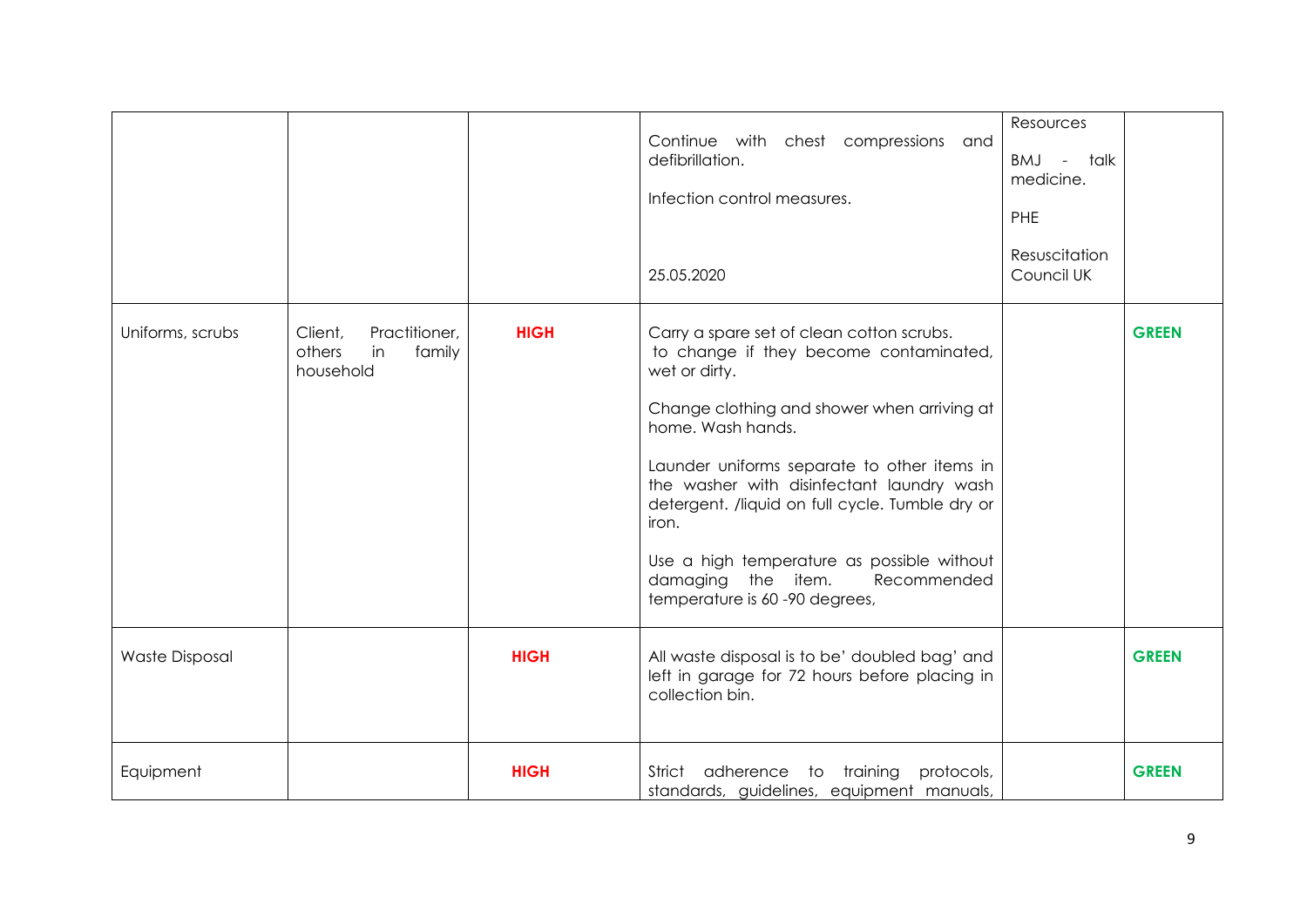| Infection control<br>Cross<br>contamination |            | and disposal of items.<br>maintenance.<br>recommended.<br>contaminated.<br>Wear gloves.<br>approved products. | product information, be more careful when<br>washing, cleaning, disinfection procedures<br>Evidence of in date Certificate of annual<br>Use of vacuumed autoclave<br>as<br>Change distilled water weekly or when<br>Wash hands more frequently.<br>Increase normal surface cleaning with | <b>GREEN</b>   |
|---------------------------------------------|------------|---------------------------------------------------------------------------------------------------------------|------------------------------------------------------------------------------------------------------------------------------------------------------------------------------------------------------------------------------------------------------------------------------------------|----------------|
| Date completed                              | 30.05.2020 |                                                                                                               |                                                                                                                                                                                                                                                                                          |                |
| Lesley Hembrough                            |            |                                                                                                               |                                                                                                                                                                                                                                                                                          |                |
|                                             |            |                                                                                                               |                                                                                                                                                                                                                                                                                          | $\circledcirc$ |